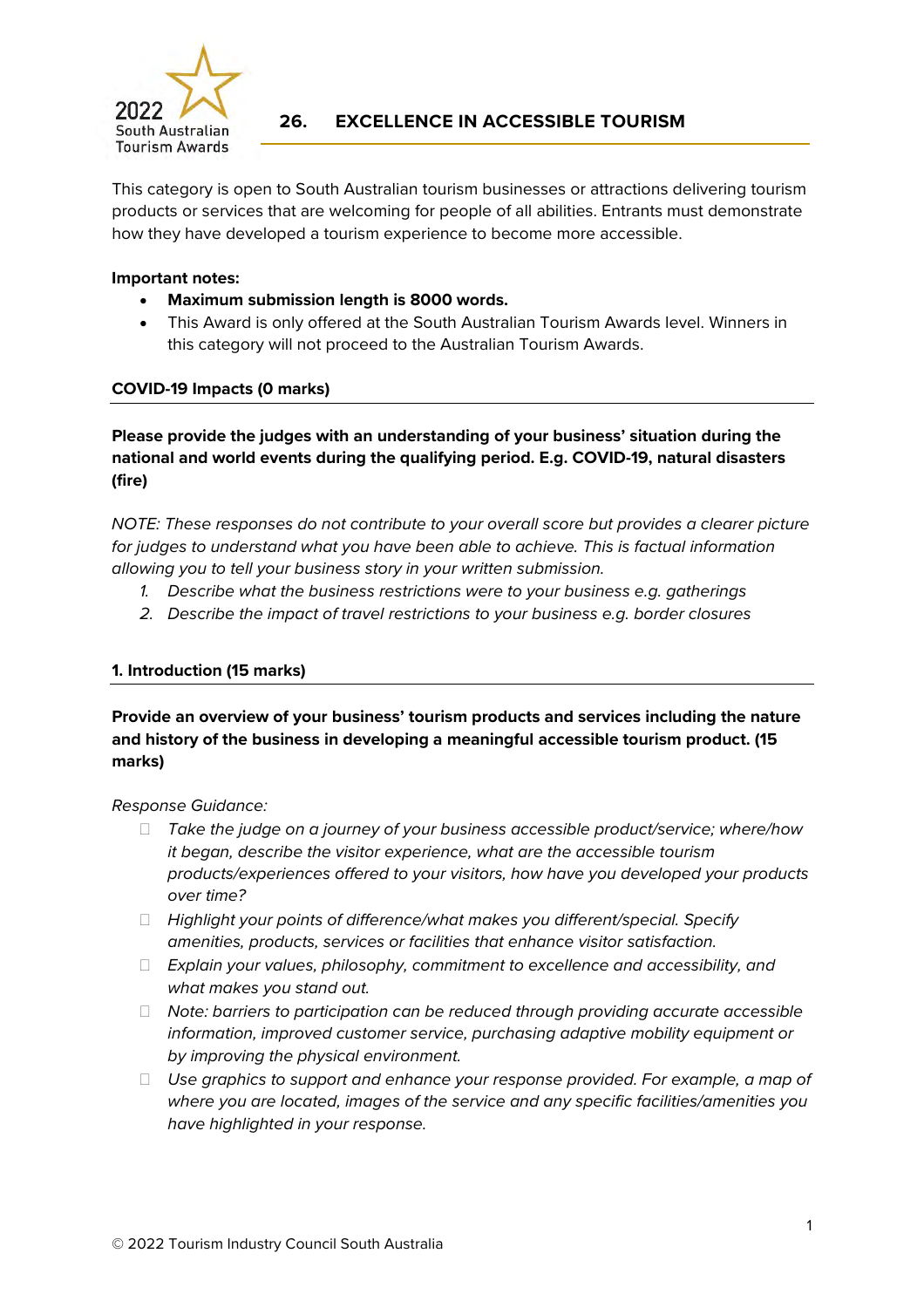# **During the qualifying period, what have you implemented to improve your accessible tourism offering and/or to provide business recovery/resilience in the wake of national and world events? (15 marks)**

## *Response Guidance:*

- *This question seeks to understand how you have improved the product/experience/service within the qualifying period. Additionally, or alternatively, it seeks to understand what strategies were implemented for business endurance through a year of challenging national and world events.*
- *To respond, consider what strategies, innovations and/or developments the business has introduced or updated to enhance the accessible tourism offering and why. An enhancement could include, for example, a new experience/facility, updating point of sale processes to changing to ethically sourced supplies. Actions that supported the ongoing survival of your business could include, for example, diversifying your product/experience, seeking alternative ways for the delivery of the experience/product/service.*
- *The response should demonstrate why the strategy/innovation/development was implemented and how this enhances the accessible tourism offering, or how it supported business endurance. The judges will be looking for an understanding of what prompted the innovation/development/improvement e.g. was it a result of guest feedback, change in market demand, etc. or how it was anticipated to support business endurance in the current climate.*
- *An insightful response would include the research and planning that was undertaken as well as the outcome/s of the innovation/development/improvement and how they align with your business' main goals and strategies.*
- *Use graphics to support and enhance your response provided. For example, an image of any new products or facilities, posters promoting changes that have been implemented.*

# **3. Marketing (15 marks)**

**During the qualifying period, describe the marketing strategies used to meet the needs of accessible target markets to support business growth and/or business recovery/resilience. Why were these strategies chosen and what was the result? (15 marks)**

#### *Response Guidance:*

- *This question is looking for a clear understanding of how you are marketing to the accessible target markets. You should begin by outlining who you have aimed your marketing towards and demonstrate a clear understanding of this market.*
- *Consider for example; who they are, where they are from, how old they are, how they purchase travel, what motivates and inspires them and how your product meets their expectations. This could mean targeting more young families, the ageing population or wheelchair users.*
- *You should then provide a clear overview of the innovative approaches you have taken to marketing and what you have done differently to attract your customers within the qualifying period. Consider for example, social media, digital or interactive advertising, apps, product packaging, tactical or paid advertising campaigns, relationship marketing.*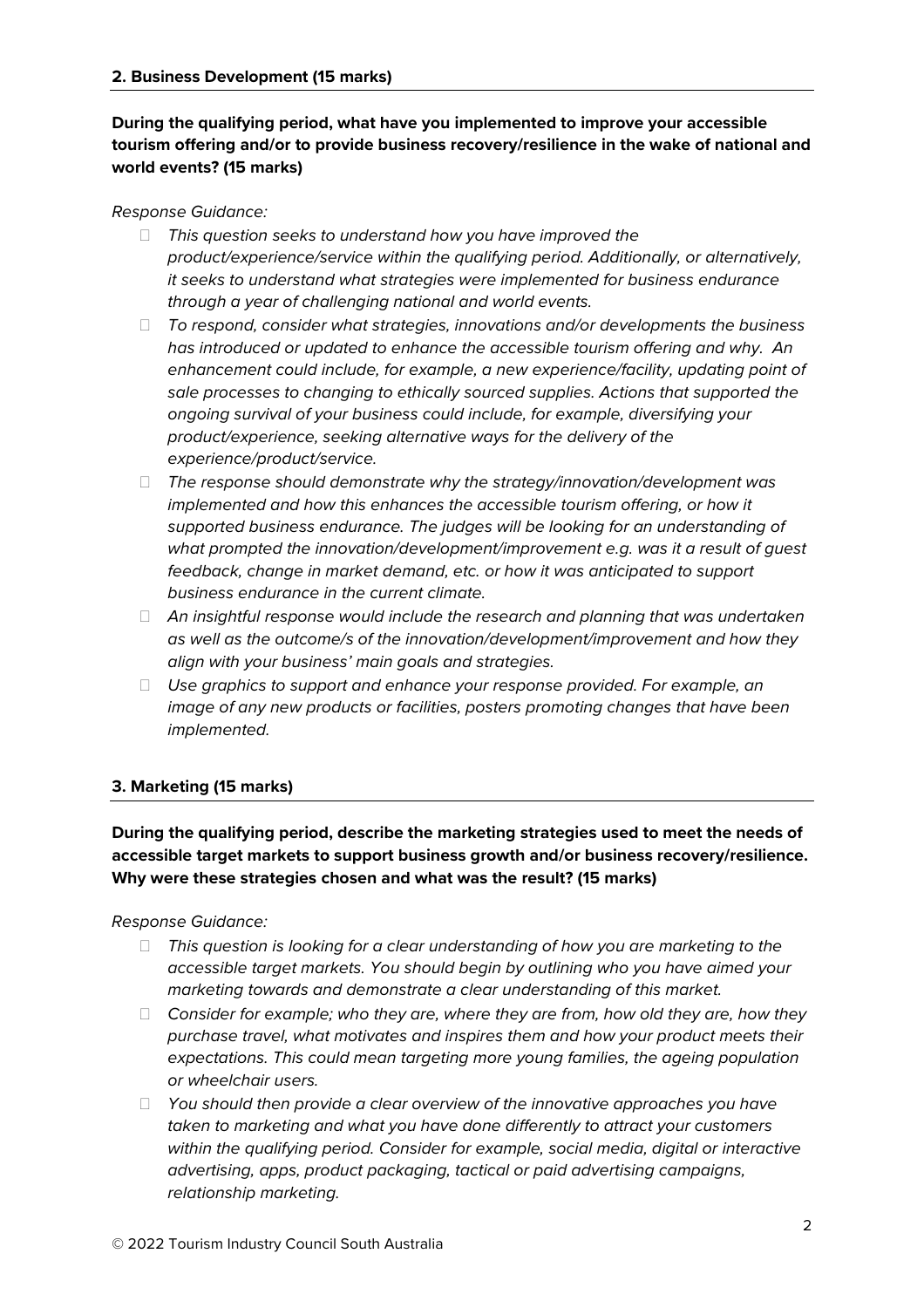- *Ensure you outline why these marketing strategies were selected by aligning with your accessible target markets as well as, where able, local, regional or state marketing plans.*
- *It is important that the judge understands whether the strategies were developed for business endurance, or whether the strategies were adopted to keep connected to your target market whilst normal business operations were unable to take place.*
- *Detail how these new/different/unique marketing activities have been successful. You should consider metrics to measure the outcomes and consider media coverage, social media engagement, increased web traffic, increased bookings etc.*
- *Use graphics to support and enhance your response. For example, images of marketing placement (social media screen shots, website, advertisements).*

## **4. Customer Experience (20 marks)**

# **How does your business provide quality visitor experiences and demonstrate inclusive and accessible practices? (20 marks)**

#### *Response Guidance:*

- *This question requires you to outline the practices you have put in place to ensure the delivery of high-quality customer service throughout the visitor experience journey.*
- *For those businesses that had significant disruption during this specific qualifying period you should consider how you provide quality customer experiences in the alternatives ways in which you operated – communicated to customers during changing restrictions, kept customers informed during closures etc.*
- *Outline how you are committed to quality customer service throughout all areas of the business. This could include staff training, staff reward systems etc.*
- *Consider all points of customer engagement e.g. email, phone, guest greetings/welcome and interaction during and after the experience.*
- *Describe how you monitor and assess customer service to ensure quality delivery and that you are meeting the needs of the accessible tourism market. For example; feedback forms, monitoring social media, blogs, mystery shoppers etc.*
- *Consider how you actively encourage feedback and how feedback is used to improve the visitor experience. It may be useful to provide a case study/example where you have implemented a change based on customer feedback and/or testimonials which further demonstrate outcomes of quality customer experiences.*
- *As a part of your delivery of quality visitor experiences you need to demonstrate how you consider visitors' special and specific needs and recognises the needs of a diverse community. This includes physical needs, but is also not limited to cultural, language, intellectual, dietary and other specific needs e.g. groups, special interest, LGBTQ etc.*
- *Provide examples of how you catered for customers with specific needs, explain the outcome or successes. A case study would be beneficial here.*
- *Use graphics to support and enhance your response. For example, staff communications posters, flow charts of customer service processes, reception cards encouraging feedback.*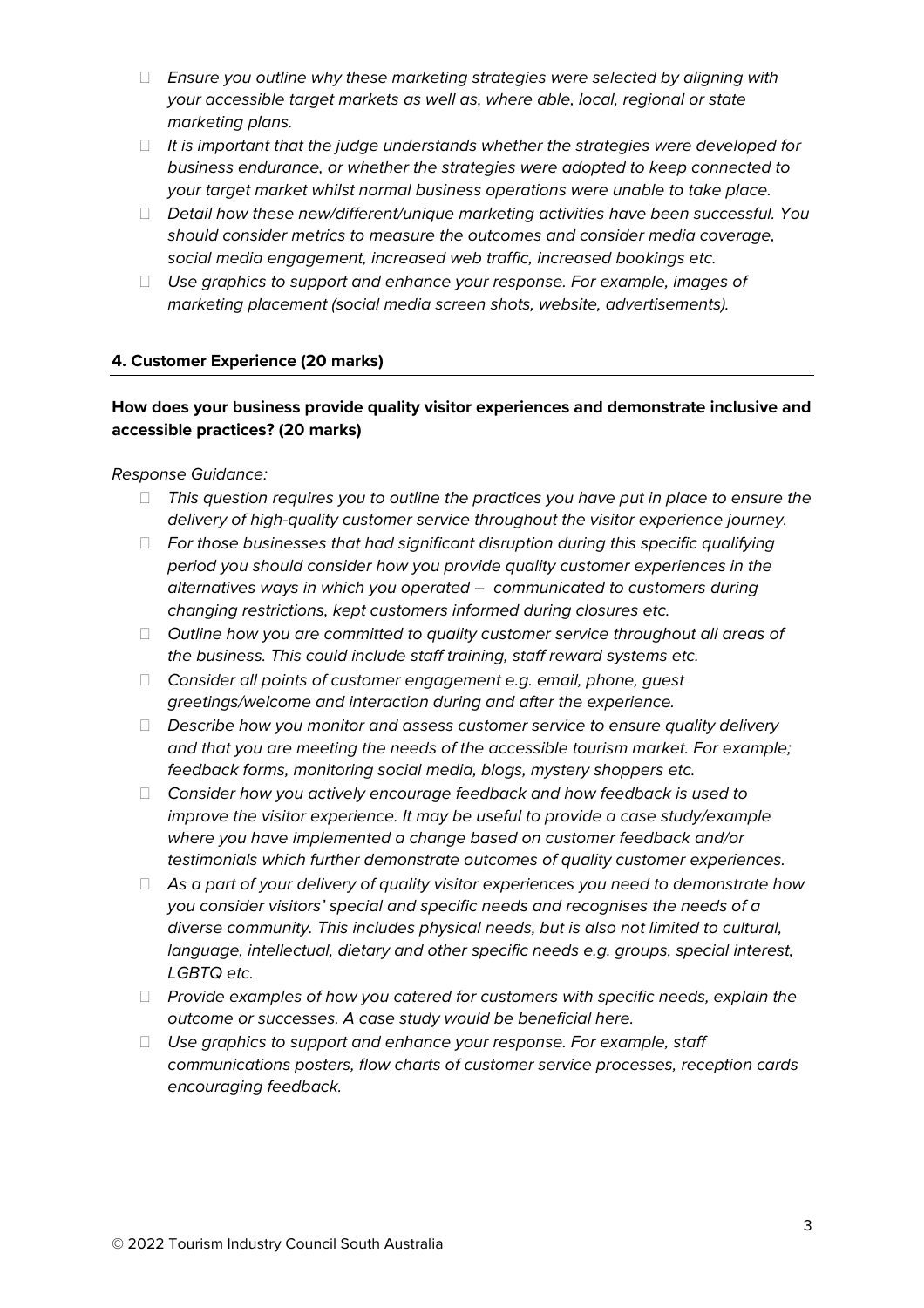# **How has your business considered and progressed its environmental, social, economic and ethical responsibilities during the qualifying period? (15 marks)**

## *Response Guidance*

*This question requires you to outline how your business has considered and acted on reducing or improving its overall impact within the four areas.* 

*You should break this question into the four parts and consider using a table or headings to assist in your answer.*

- *Environmental*
	- o *Consider the following:*
		- *How the business has considered its environmental impact*
		- *What the business has done to be environmentally responsible*
	- o *Some examples are*
		- *Water conservation, waste management/reduction/recycling, fuel and energy reduction, carbon reduction/offset, reuse initiatives in place.*
	- o *The inclusion of actual measurement data including the amounts saved/reduced in comparison to the previous year may enhance response.*
- *Social*
	- o *Outline how you have considered the impact of your business on local people*
	- o *Your response should consider non-monetary examples*
	- o *Some examples are;* 
		- *supporting local businesses, product packaging, charitable donations, sponsorship, engagement with community groups*
		- *Employing locals and the impact their employment has had on the person, mentoring other businesses, speaking at schools*
		- *Work experience opportunities that are offered*
		- *Offering gifts for the school raffle that allowed the school to raise money for an item they wouldn't have otherwise been able to afford*
- *Economic*
	- o *Detail how your business supports the local economy*
	- o *Some examples are*
		- *local purchasing, % of employment of local people.*
		- *Operators who stock and sell a local artisan's products, or stock local produce in minibars/hampers/outlets and how the business has boomed because of it for the manufacturer/producer (or something similar)*
		- *Waiving conference room fees for local not-for-profit groups to give them somewhere to meet which allows the group to keep going*
	- o *You should determine the percentage of total contribution. E.g. '75% of all our expenses were spent in X region."*